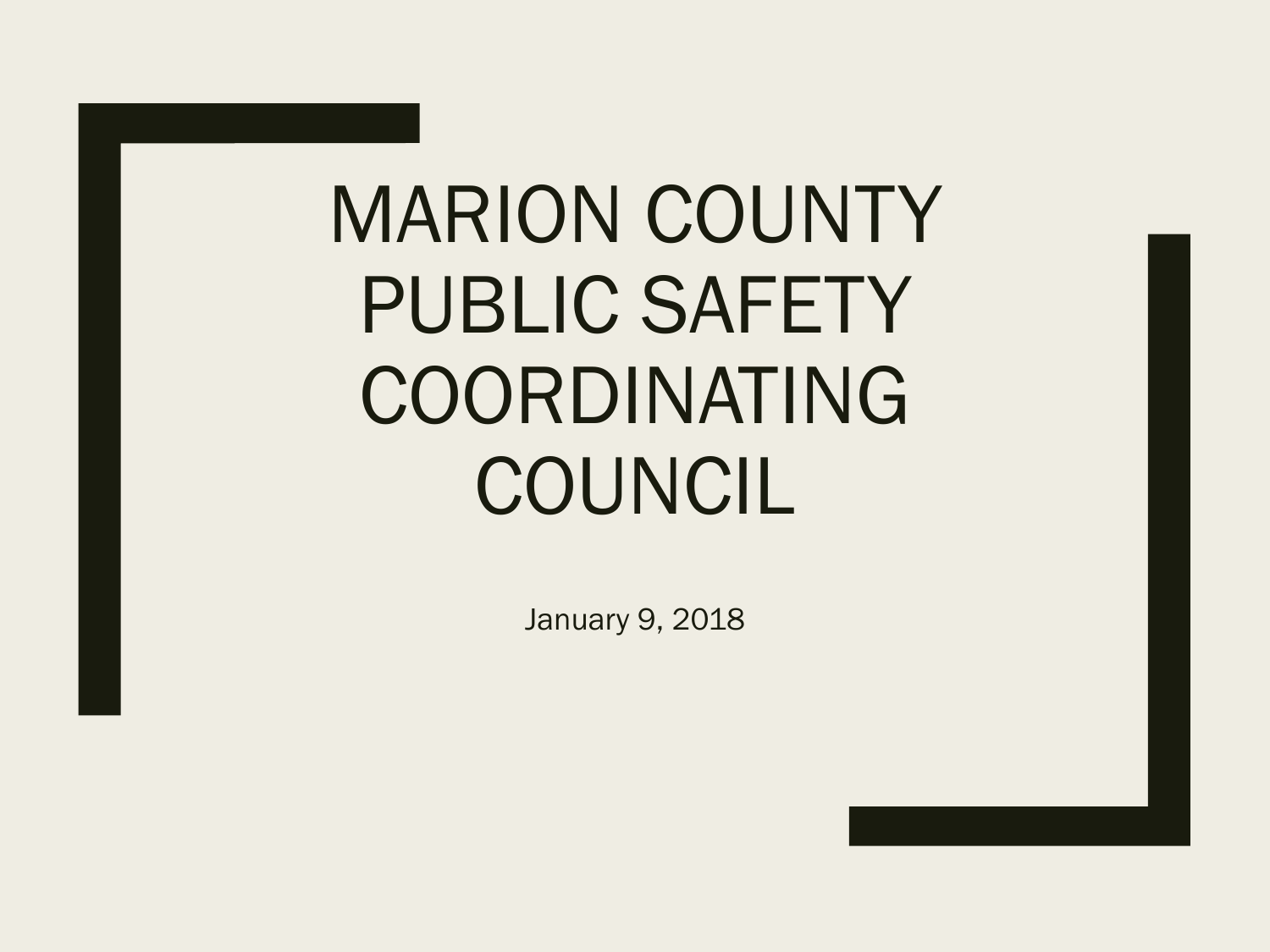# LEGISLATIVE **CHANGES**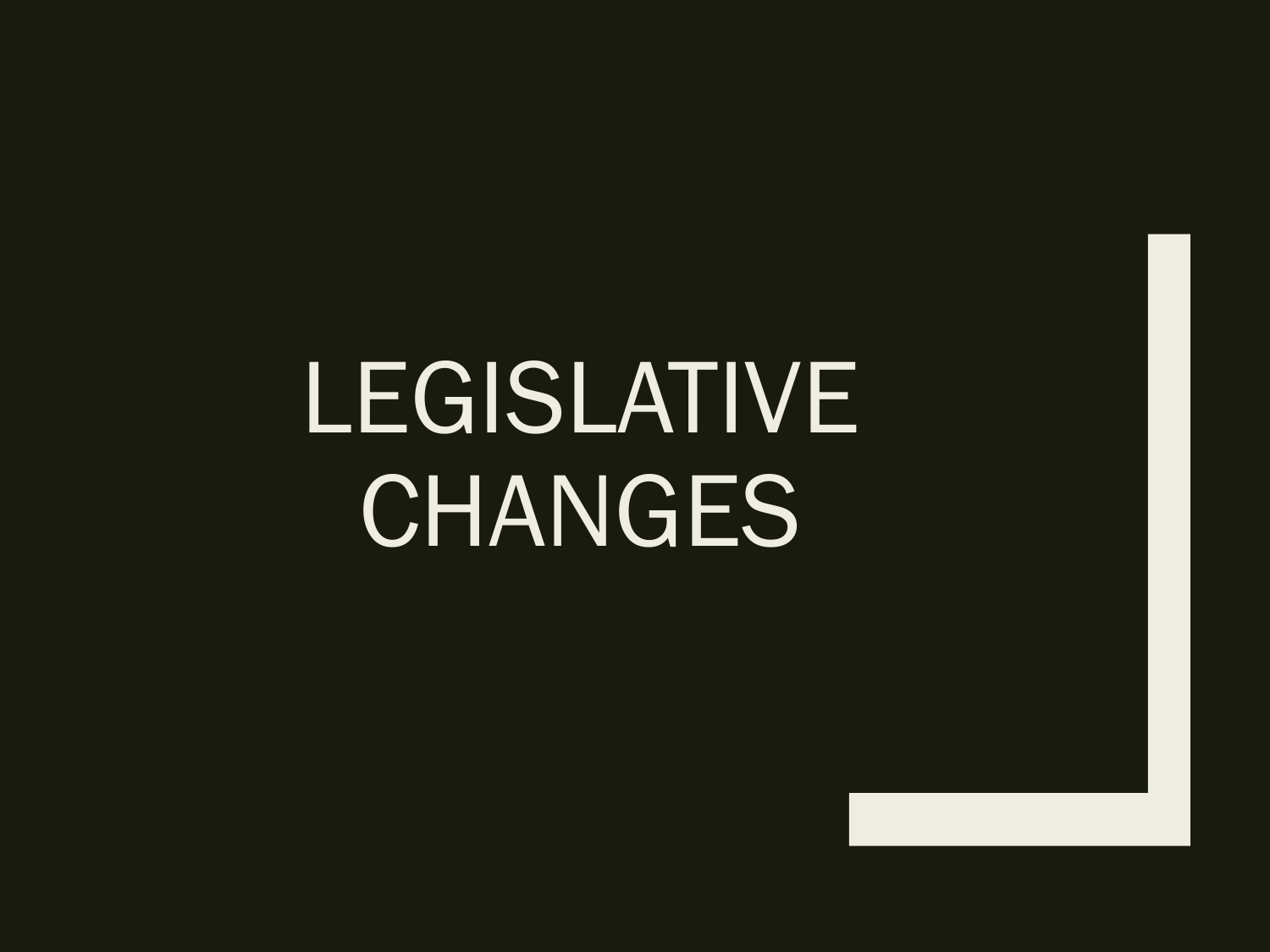## HB 3078 – Safety and **Savings**

- What's it do?
	- *Expand STTL from 90 – 120 days.*
	- *Remove ID Theft & TH 1 from BM 57*
	- *Expand FSAP program*
	- *Establishes JRI Downward Departure Supplemental funding of \$7m*
- CJC requirements?
	- *CJC to create annual report on prison usage to legislature*
	- *Administer a (kind of) new grant fund focused solely on decreasing prison usage*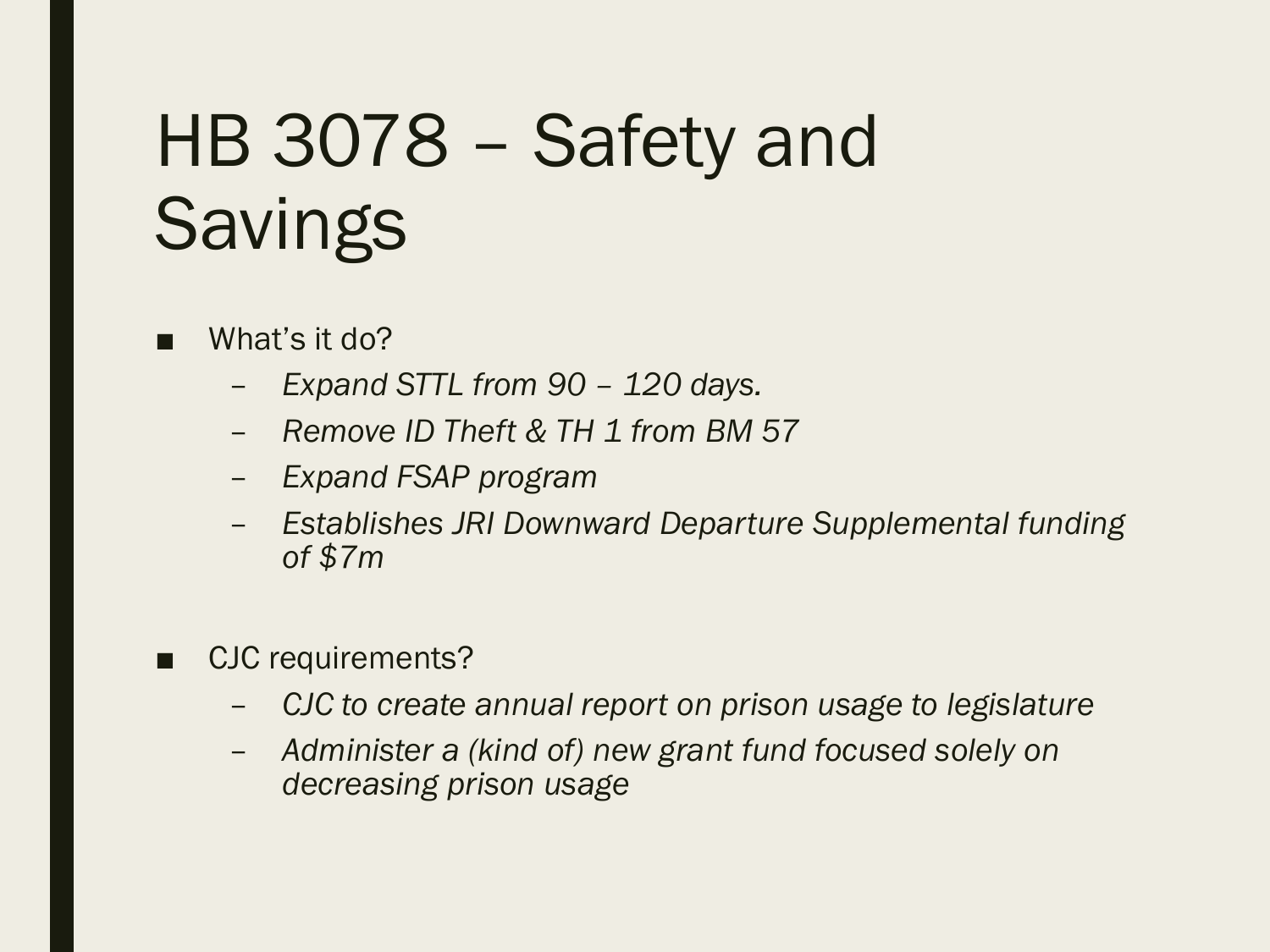### HB 2355 – Racial Profiling

#### What's it do?

- *Changes 1st and 2nd PCS conviction (for those who are not already felons) to Class A Misdemeanors*
- *Mandates collection of statewide stop data across all LE agencies*
- *Charges CJC with analyzing the data for disparity*
- *CJC communicates findings to DPSST, who may provide additional training to LE agencies*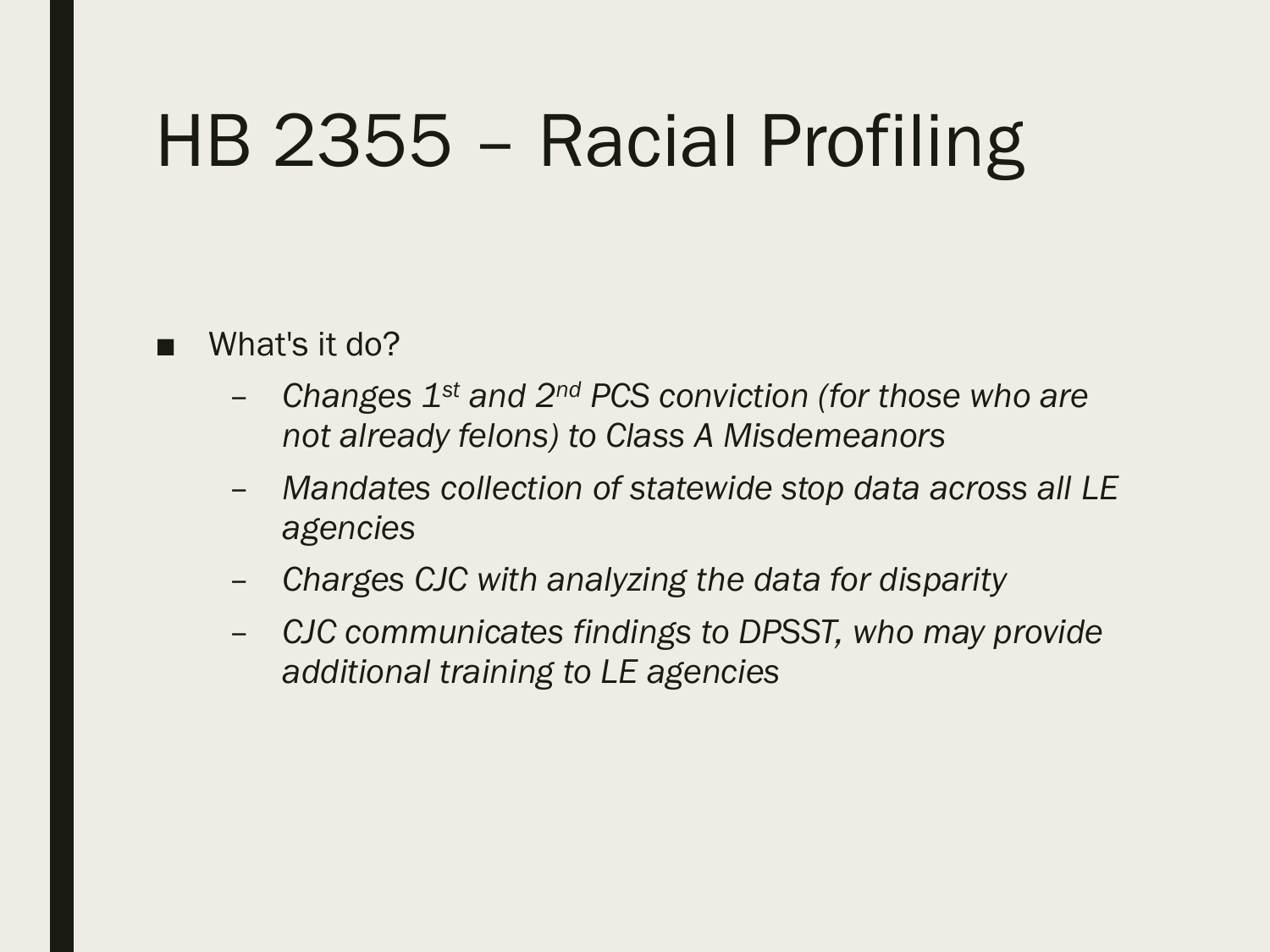### SB 1041 – A&D Treatment **Dollars**

#### What's it do?

- *Tasks CJC with working with OHA, OYA, DHS, and DOC to track all state and federal dollars that flow through the state to treatment resources, and map the system*
- *Tasks CJC with determining the outcomes that Oregon receives from the investments into A&D, for both the criminally involved and those not*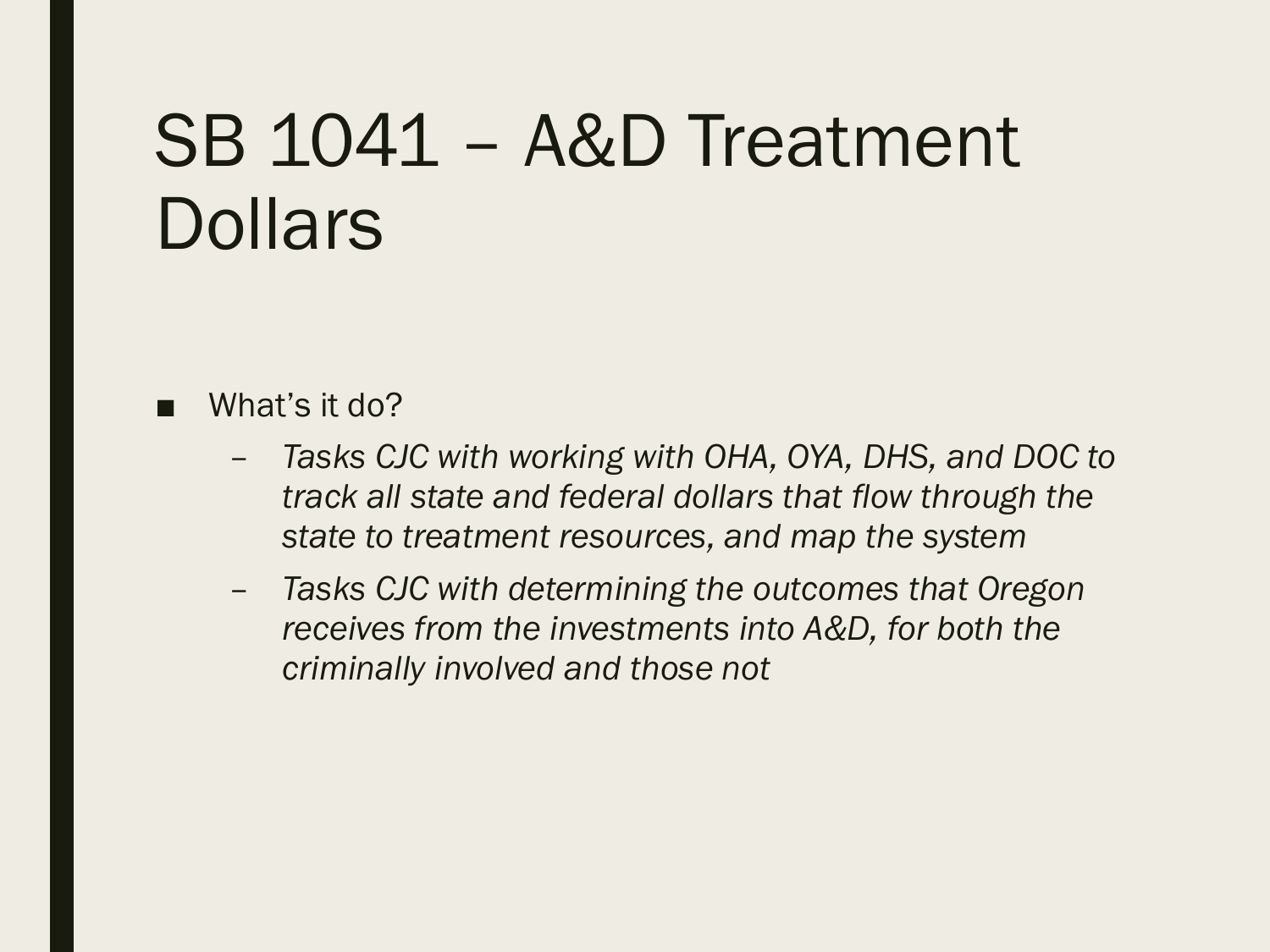### HB 2238 – Public Safety Task Force

- What's it do?
	- *Reestablishes the Public Safety Task Force*
	- *Limits the Racial and Ethnic Impact statement requests to CJC to those that are related to crime*
	- *Racial and Ethnic Impacts that pertain to social services will now be handled by DHS*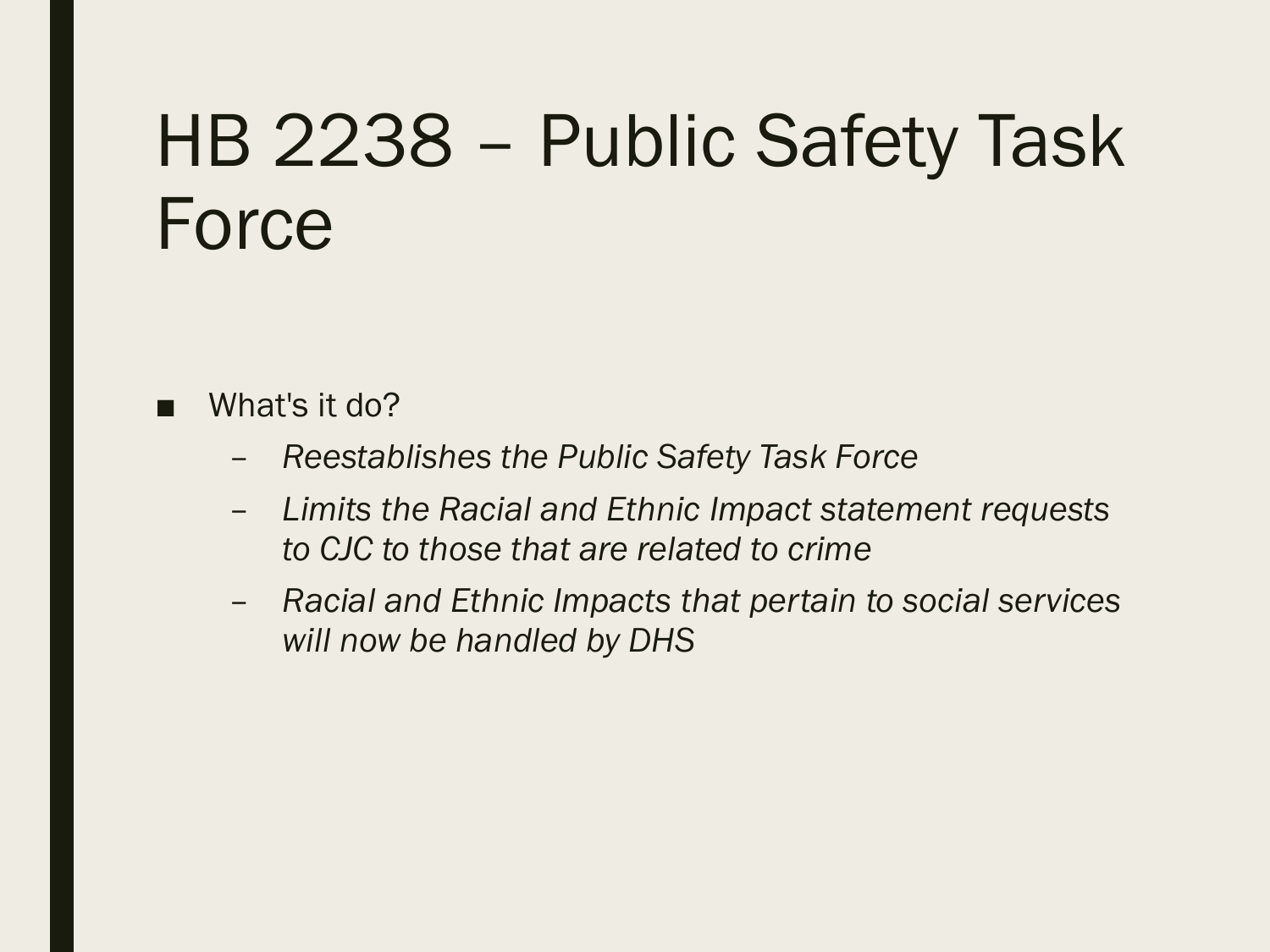### SB 26 – LPSCC Members

#### ■ What's it do?

– *Requires counties to appoint a representative from the community based non-profit victim service providers to the LPSCC*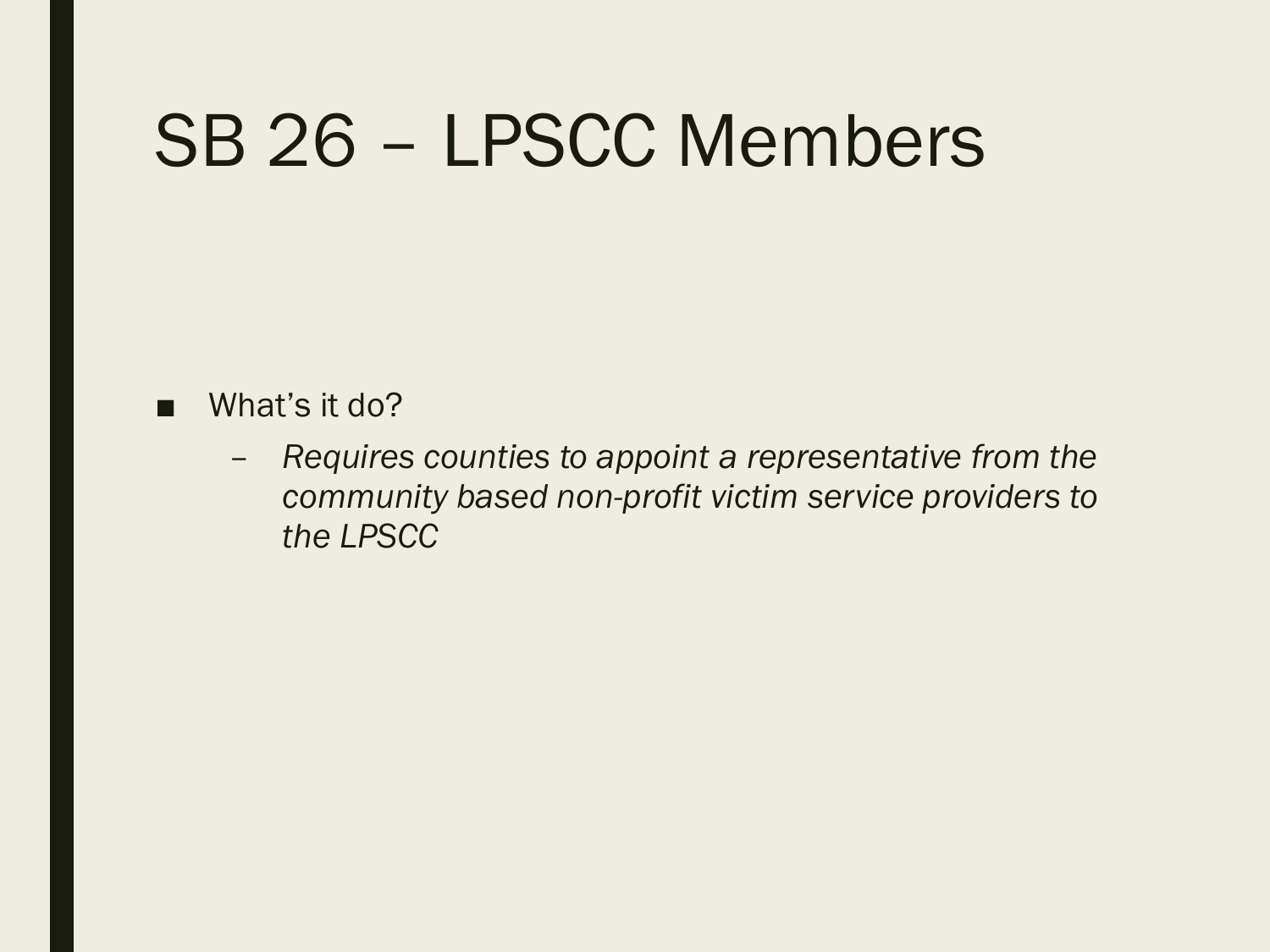## CJC STUDIES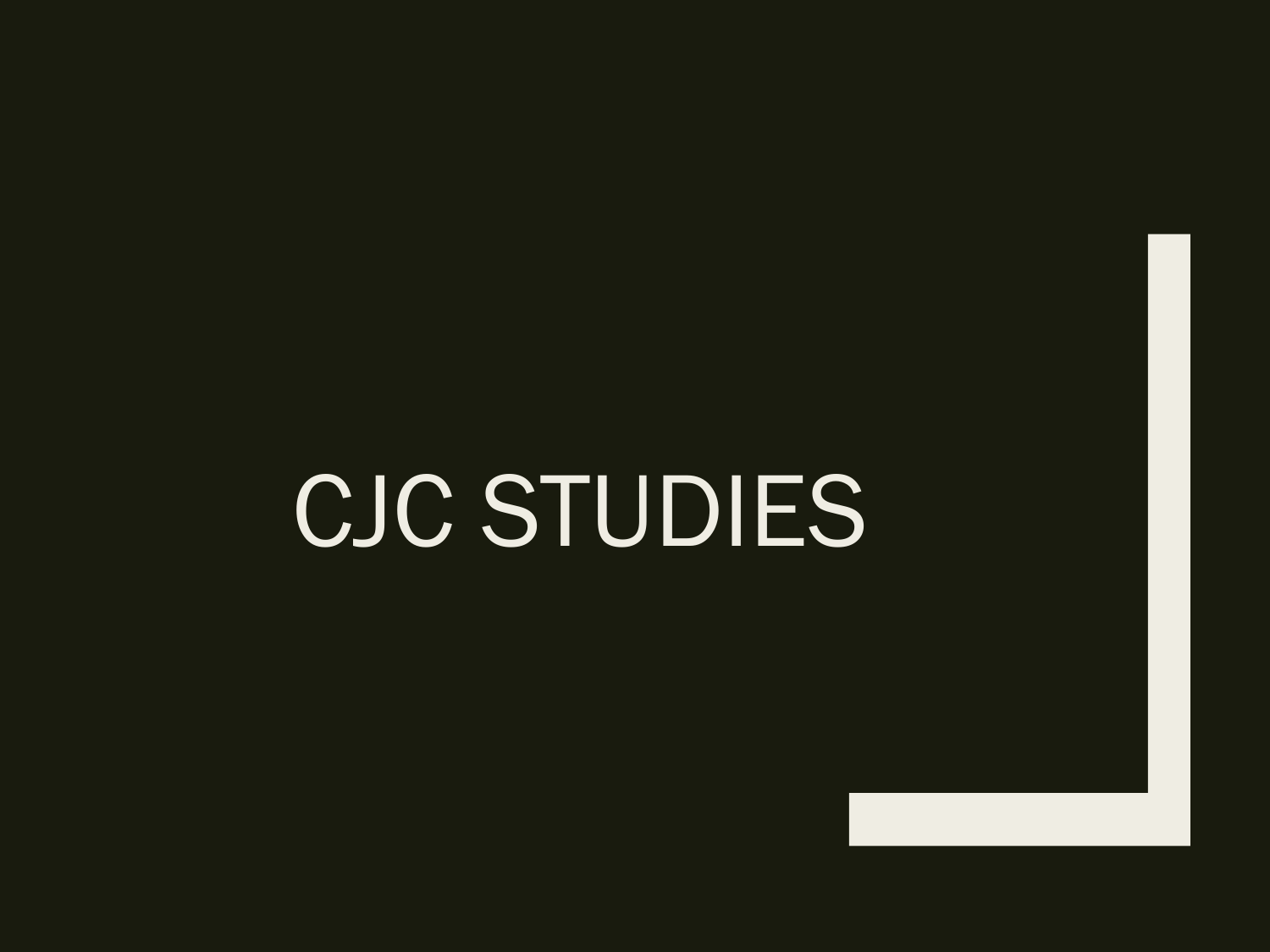#### Victimization Survey

- Statewide survey asking about experiences with crime, public safety, and victims' needs. This expands a current CJC victimization survey project.
- **Estimated cost:** \$200,000,
- **Estimated completion:** February 2019.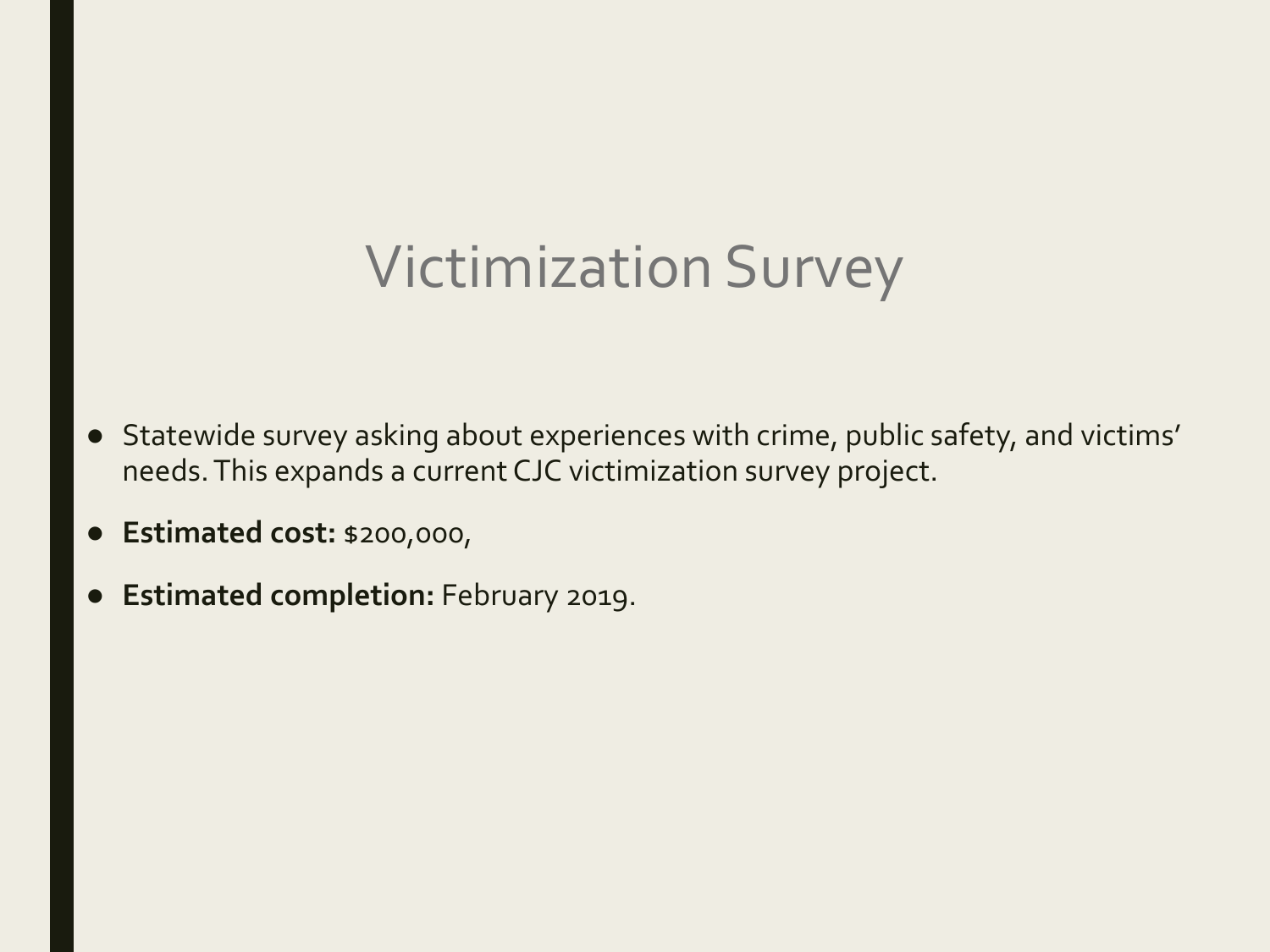## How does Length of Stay in prison impact recidivism?

**Replication of quasi-experimental study using six categories for time served.** 

- **Estimated cost:** \$200,000,
- **Estimated completion:** April 2019.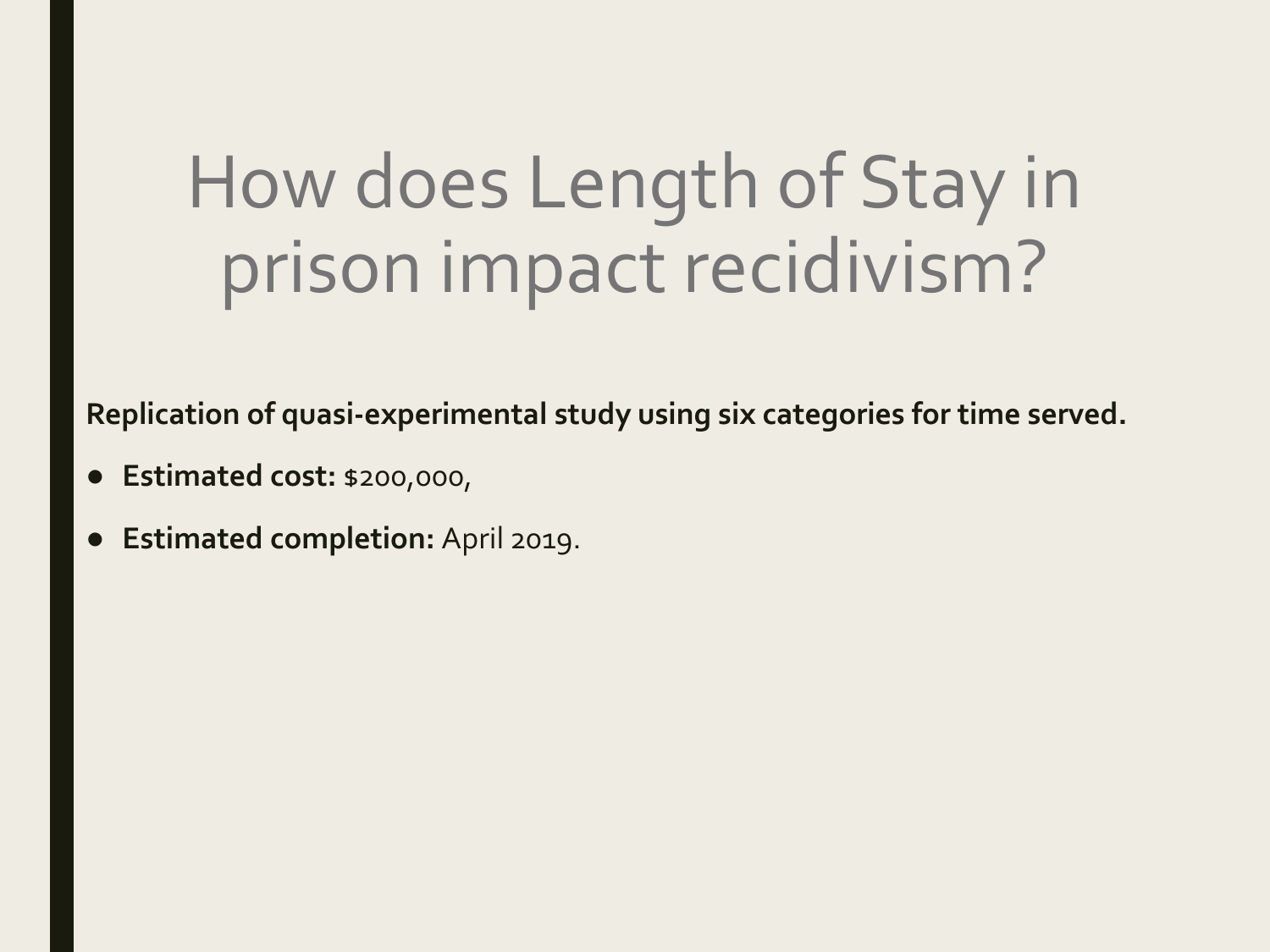#### Does Pretrial Release reduce prison usage?

A well-cited study found that offenders who were released were sentenced to shorter time in prison than offenders who were held.

- **Estimated cost:** \$150,000,
- **Estimated completion:** April 2019.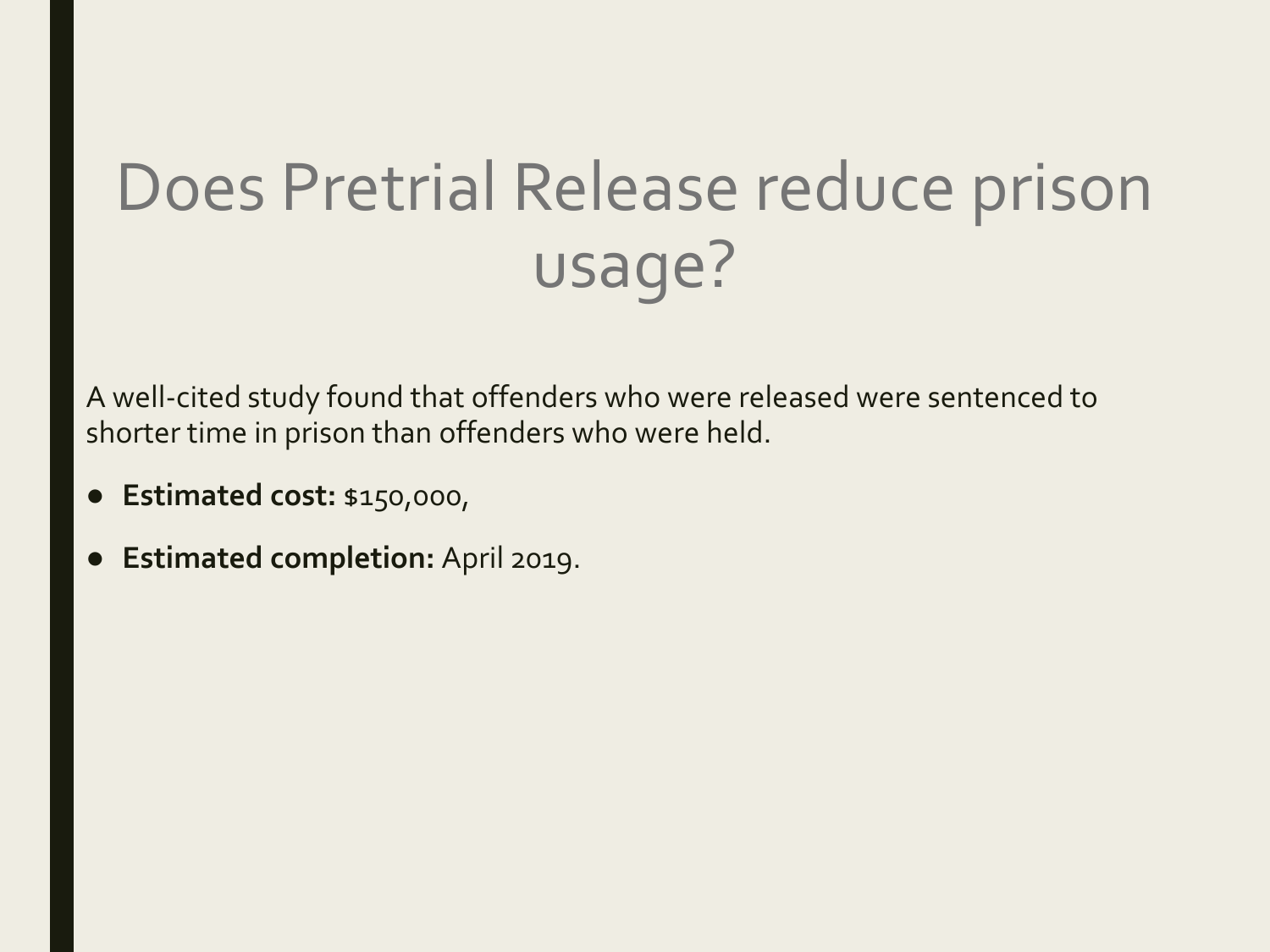#### Does supervision lower criminal risk factors?

Looking at outcomes beyond recidivism, are LSCMI risk/need scores lowering throughout probation for JRI crimes?

- Descriptive analysis followed by quasi-experimental.
	- Are services matching domain needs?
	- What services are most effective at lowering domain scores?
	- Who is most amenable to treatment services?
- **Estimated cost: \$75,000,**
- **Estimated completion:** April 2019.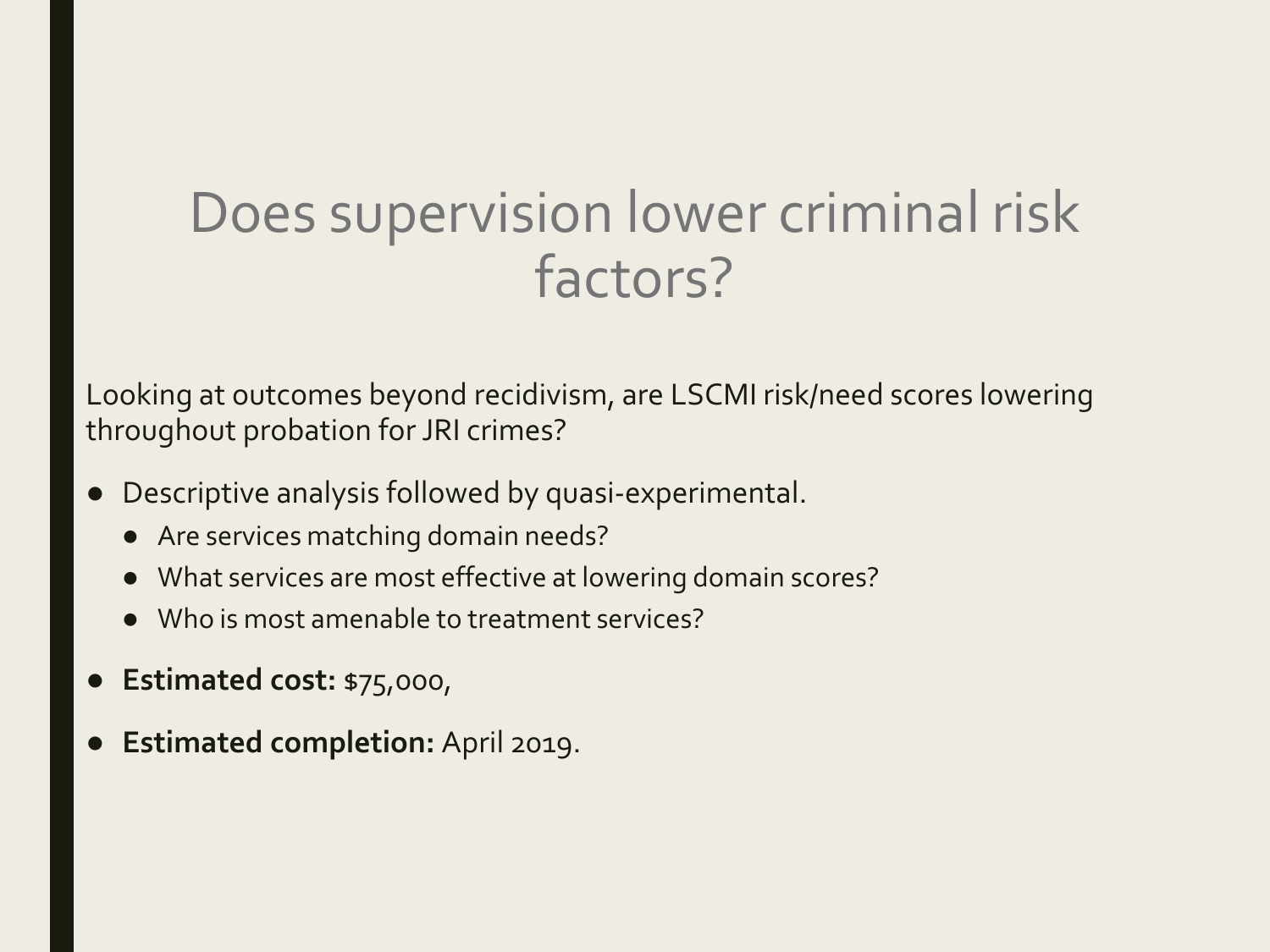#### Does Women's Reentry program reduce recidivism?

RCT of transition program for women releasing from Coffee Creek to Washington and Clackamas Counties. Program includes six months of reach-ins focused on relationship building and collaborative planning, and additional support after release.

- **Estimated cost:** \$25,000,
- **Estimated completion:** October 2021 (2024).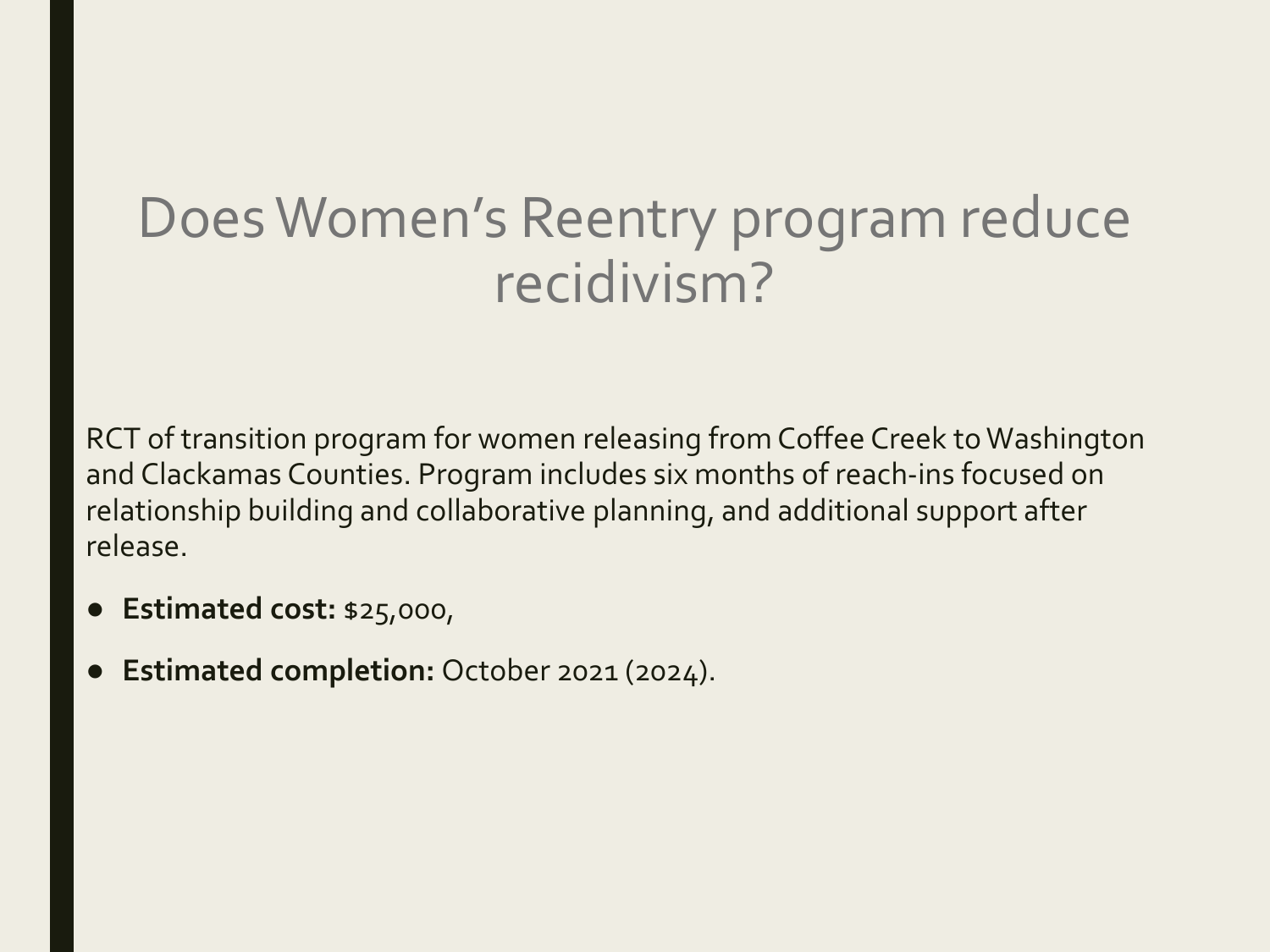# PRISON USE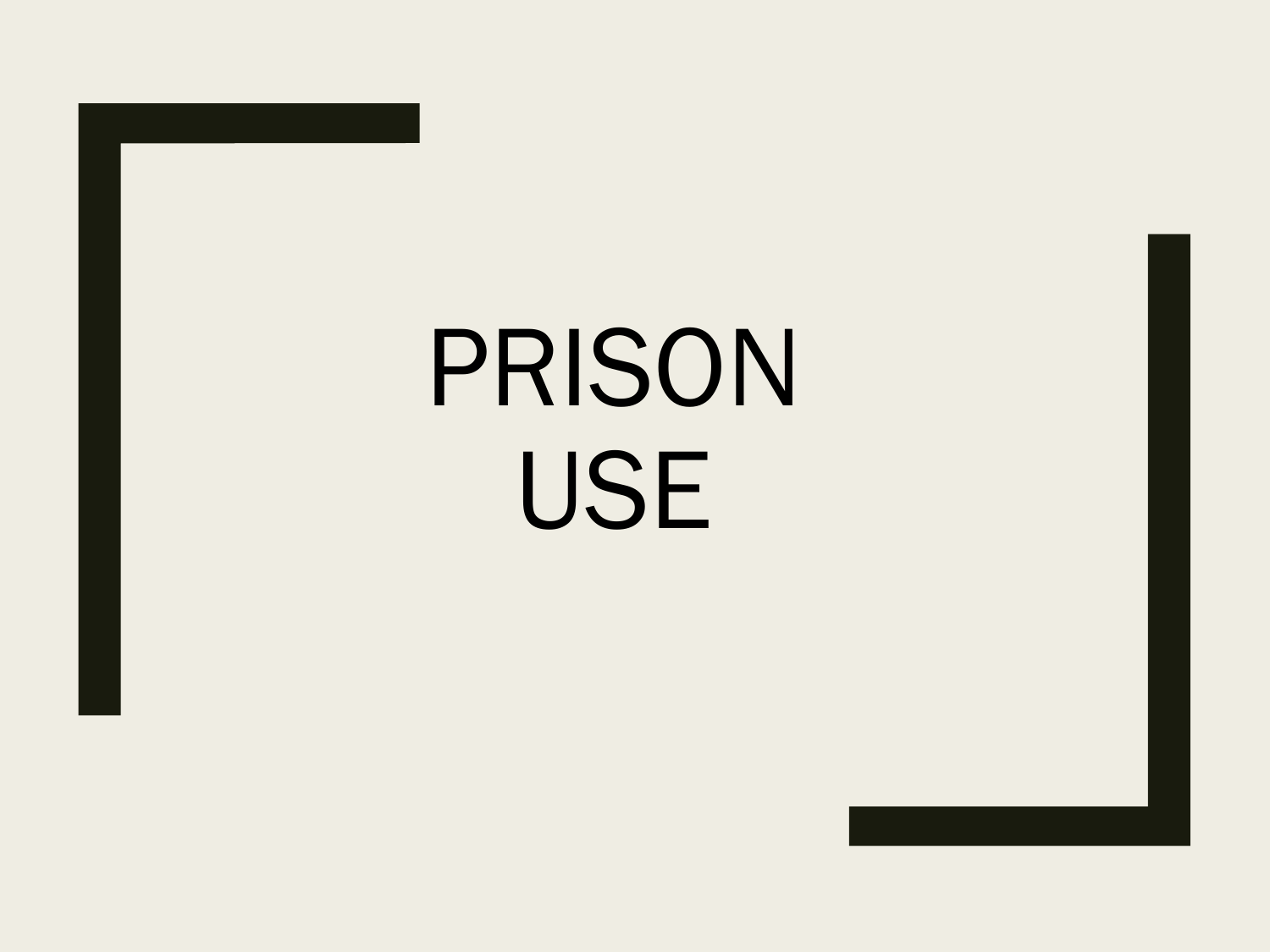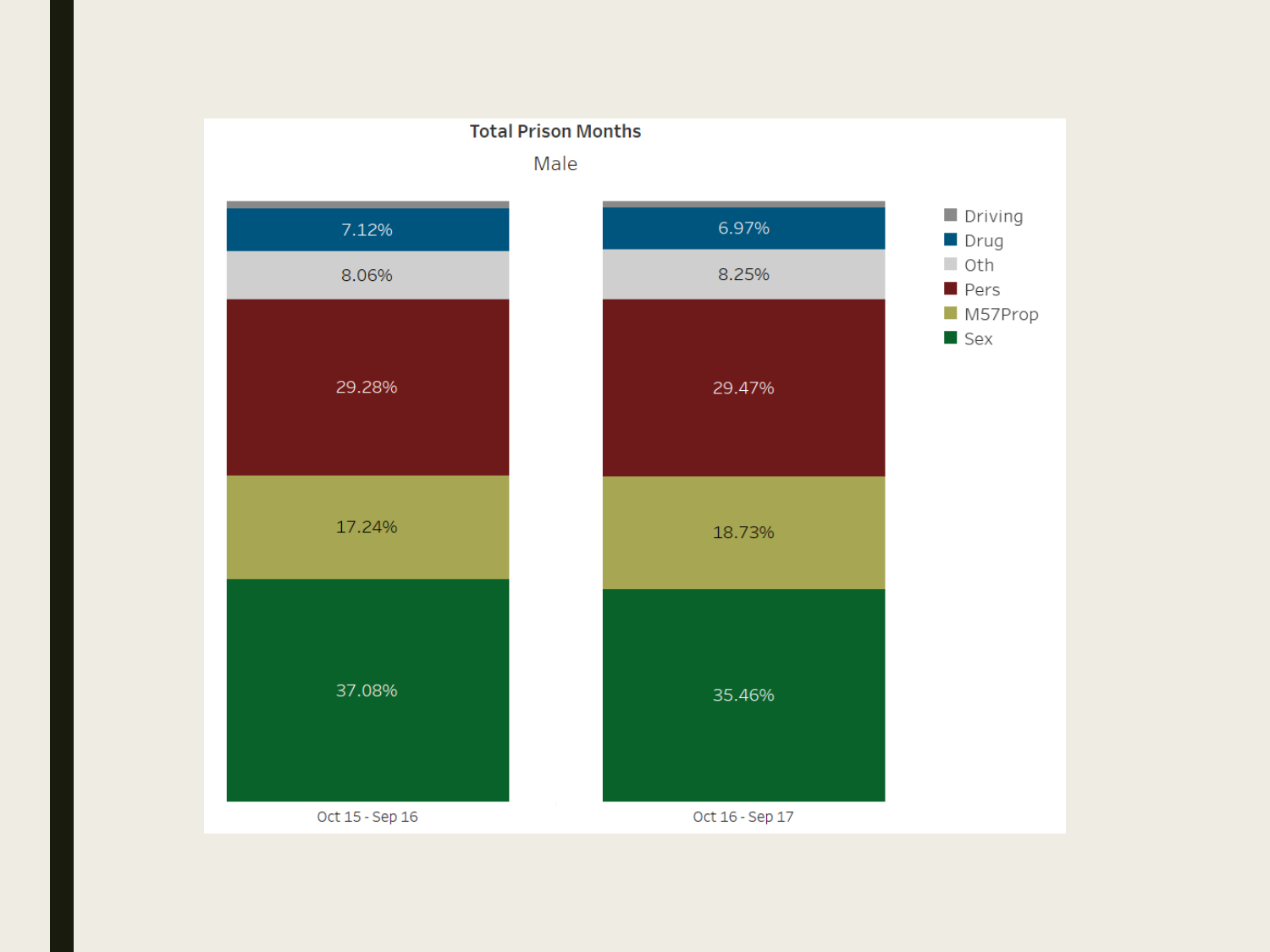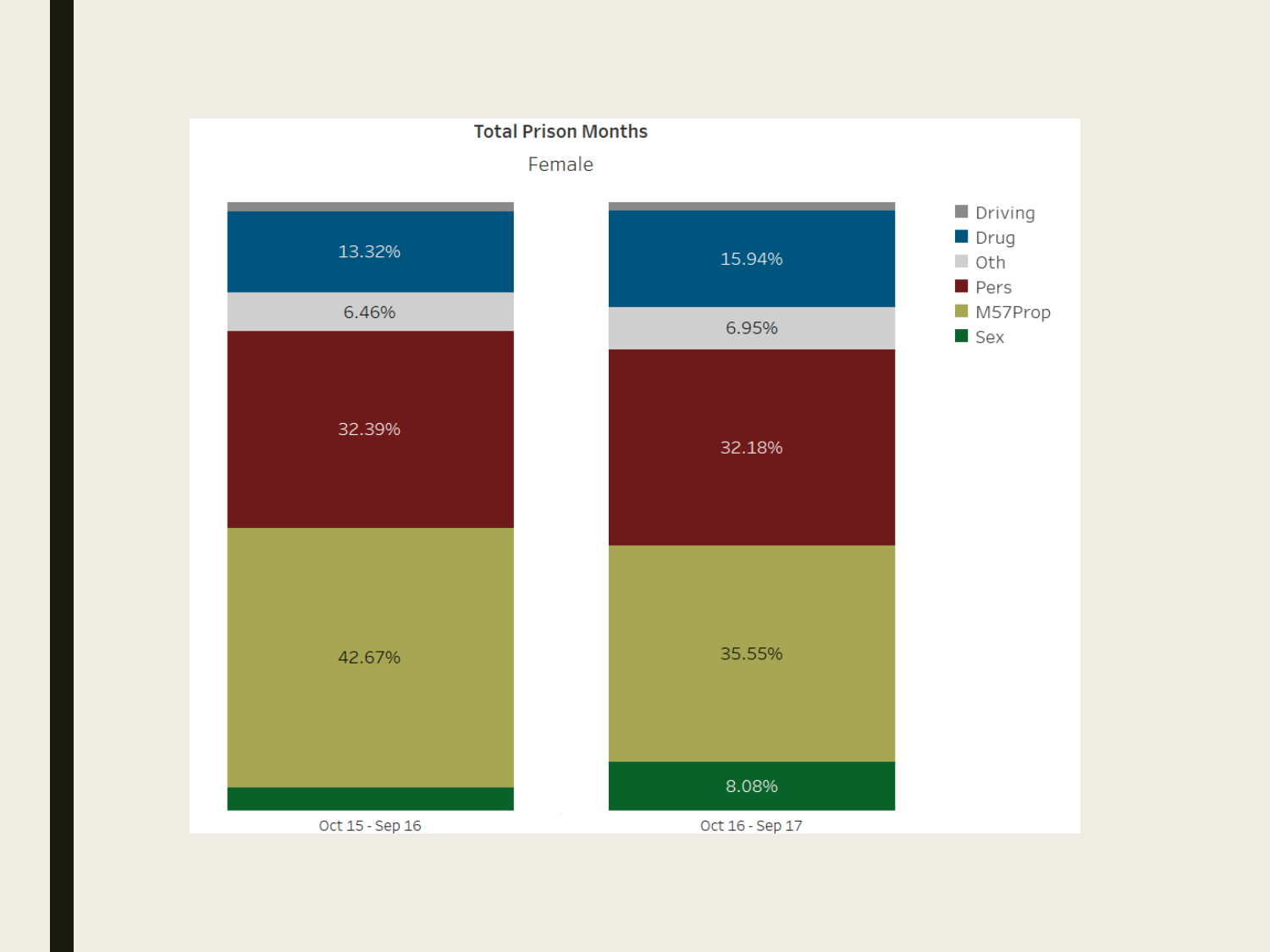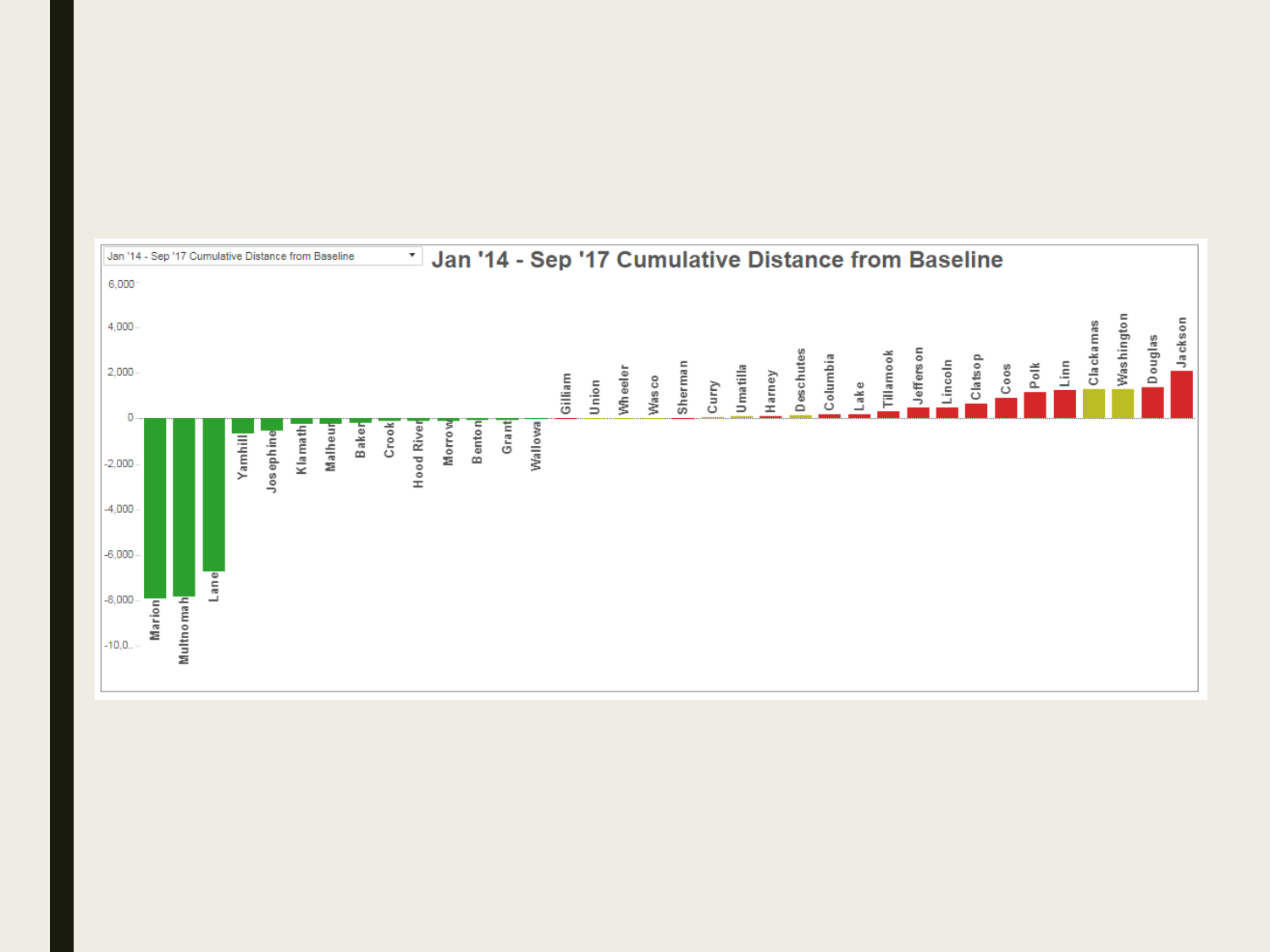# OCTOBER 2017 PRISON FORECAST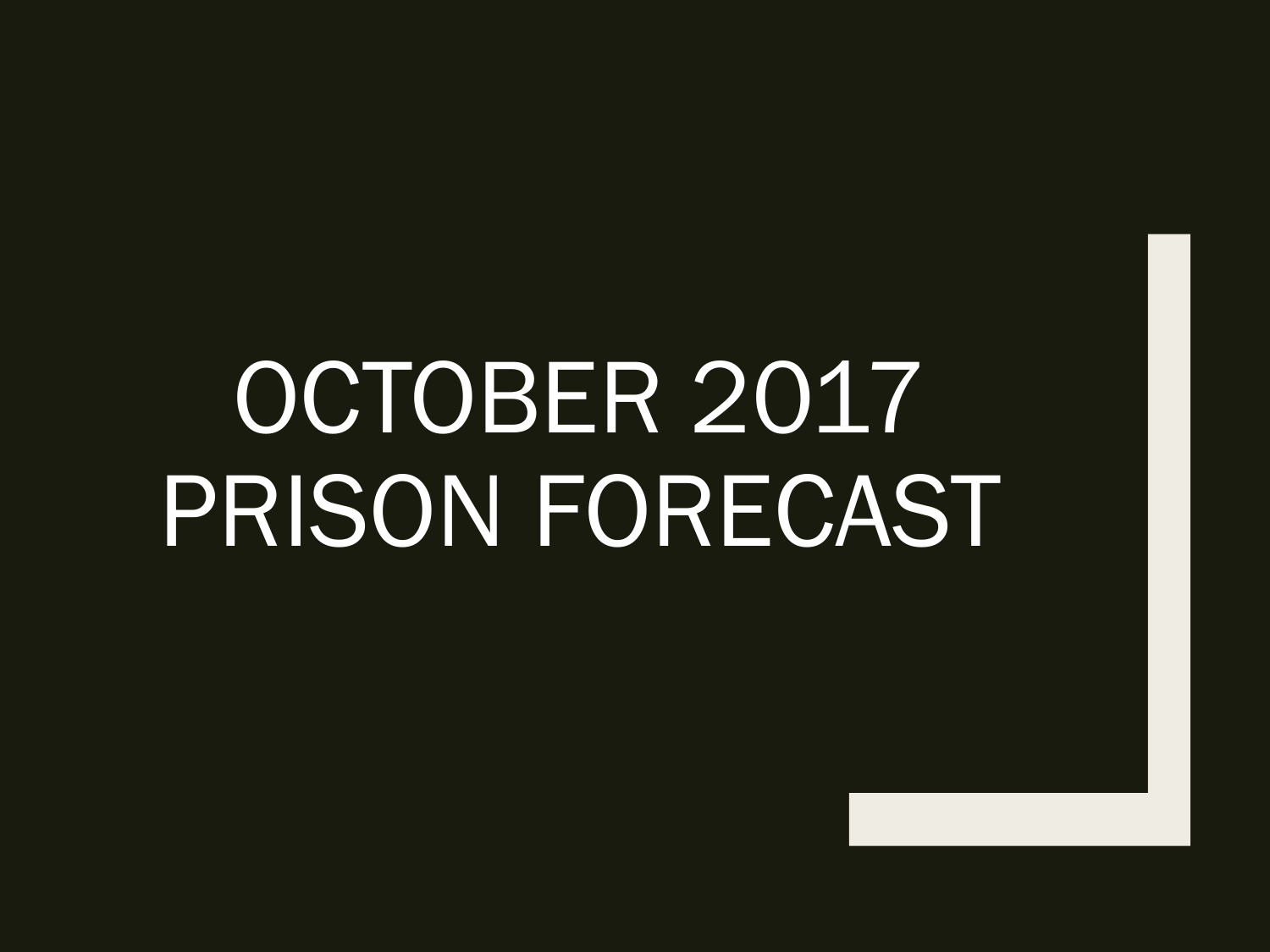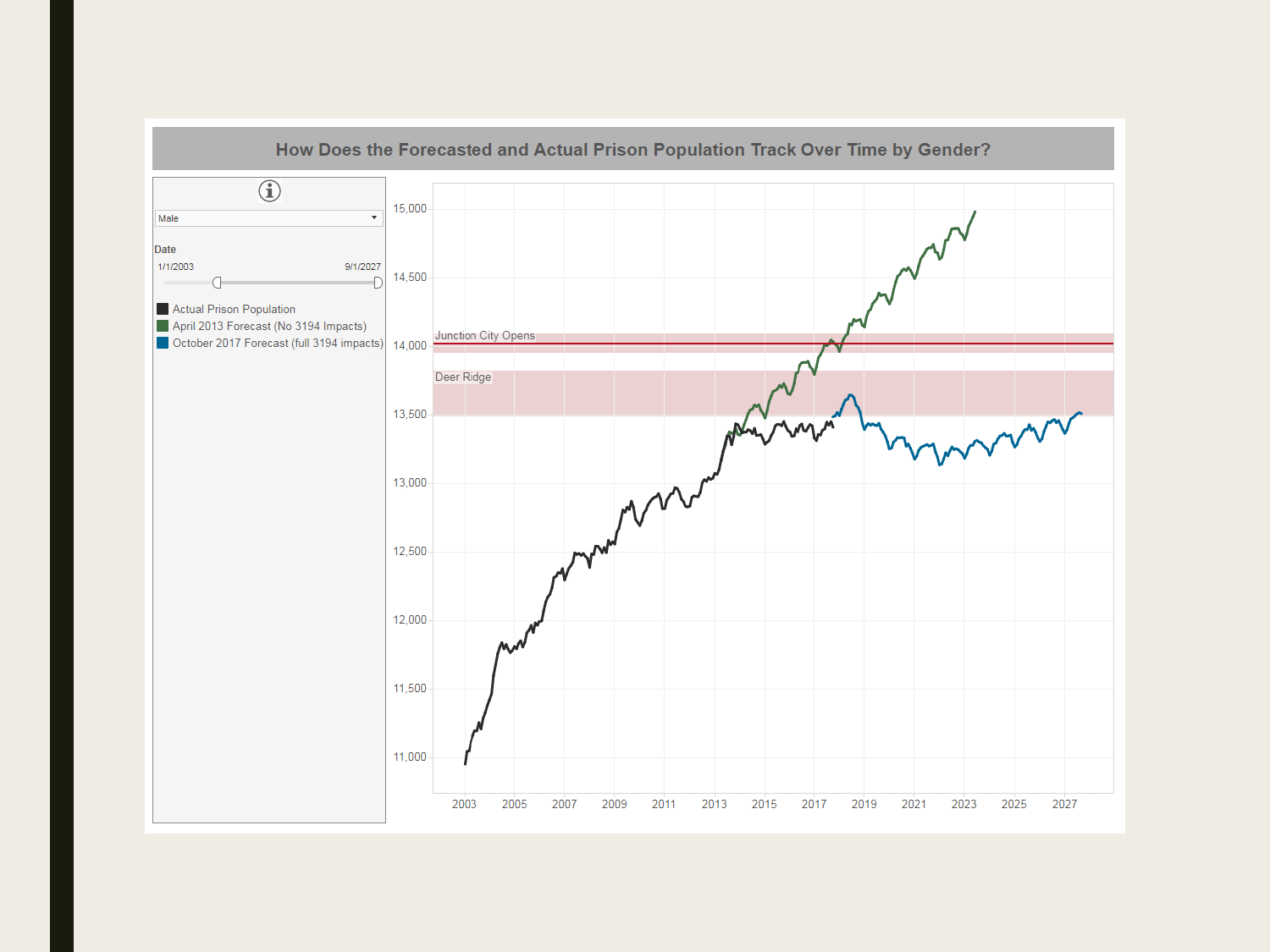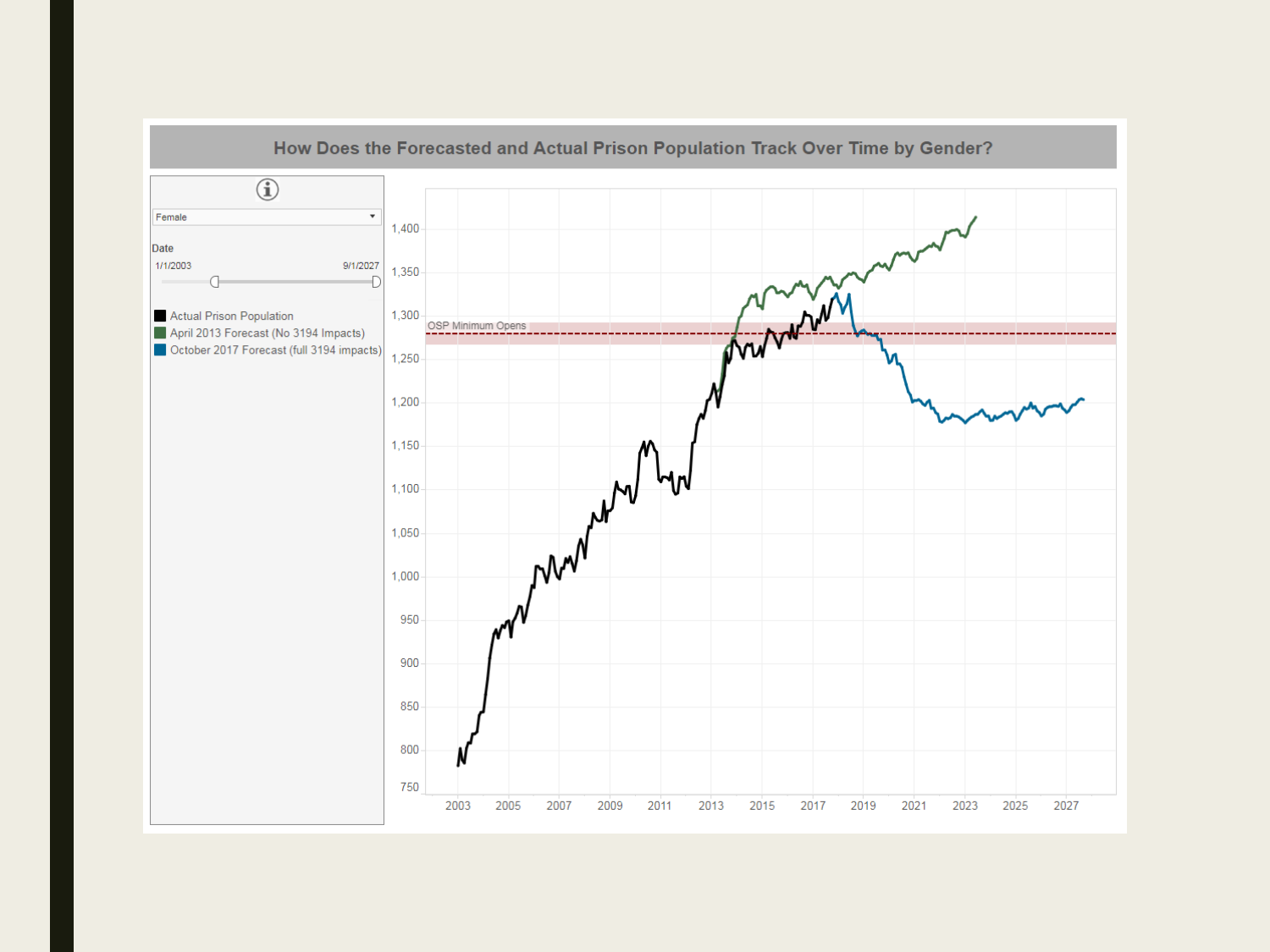# SHORT TERM TRANSITIONAL LEAVE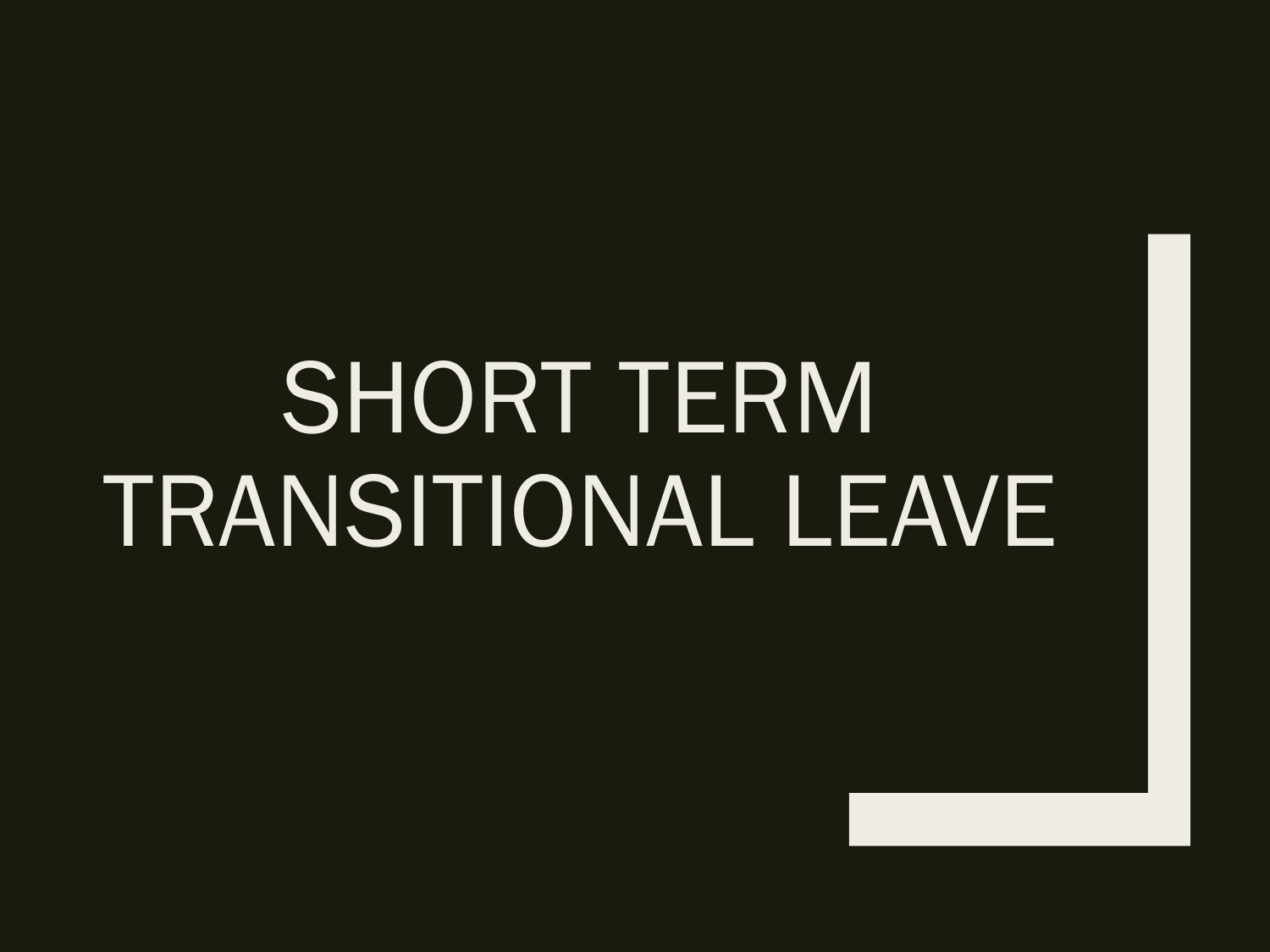#### Authorized/Denied

Percent Denied

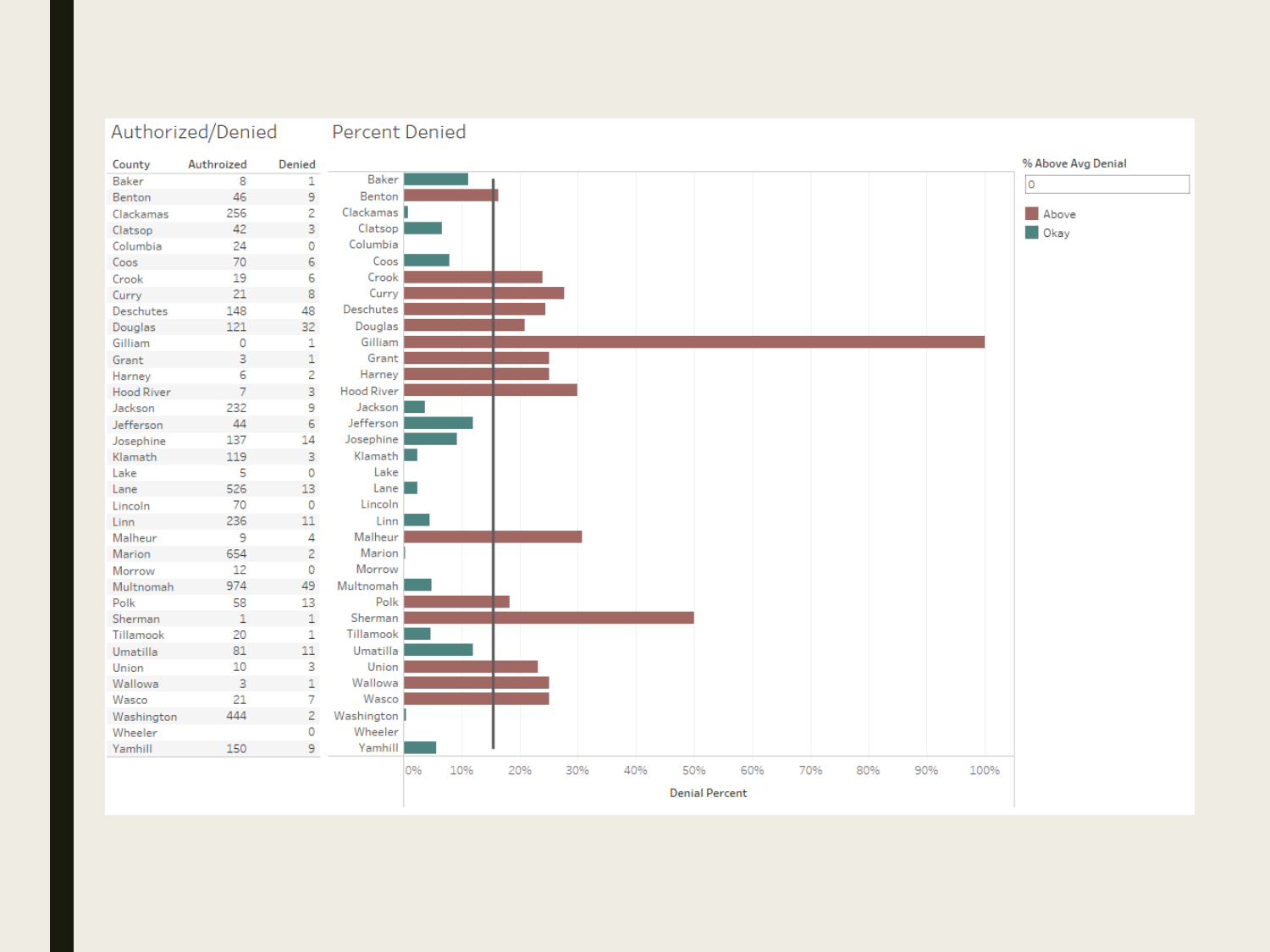